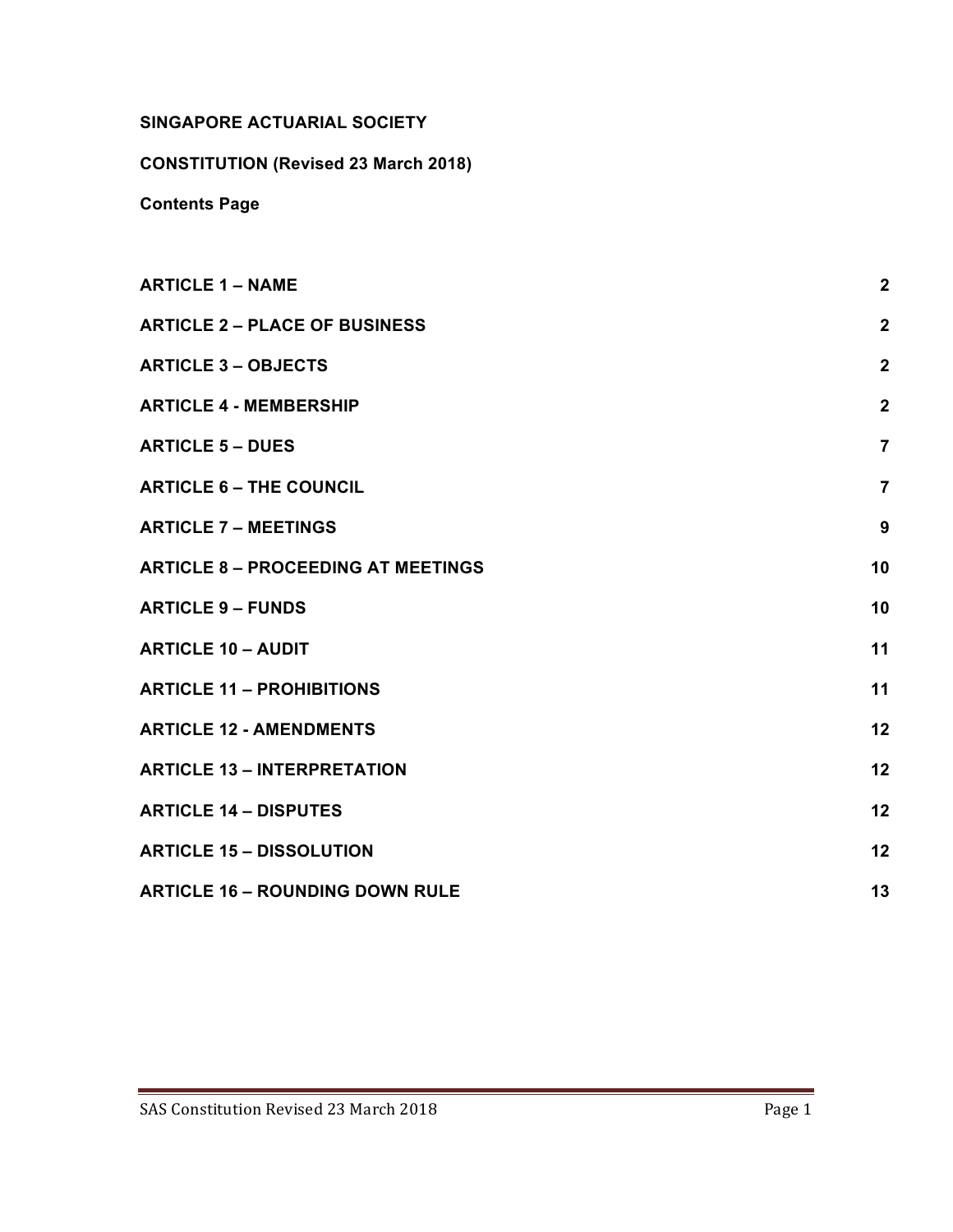## **CONSTITUTION of the SINGAPORE ACTUARIAL SOCIETY**

# **ARTICLE 1 – NAME**

The name of the Society shall be the Singapore Actuarial Society.

# **ARTICLE 2 – PLACE OF BUSINESS**

The place of business of the Society shall be at "163 Tras Street, #07-04 Lian Huat Building, Singapore 079024" or such other address as may subsequently be decided upon by the Council and approved by the Registrar of Societies. The Society shall carry out its activities only in places and premises which have prior written approval from the relevant authorities, where necessary.

# **ARTICLE 3 – OBJECTS**

The objects of the Society are to set and uphold the highest professional standards among members; to serve the public interest by promoting the study, discussion, publication and research into the application of economic, financial and statistical principles to practical problems, the actuarial, economic and allied aspects of life assurance, non-life insurance, employee retirement benefits, finance and investment, risk management and other fields where such principles can be applied, with particular reference to Singapore and the ASEAN region; to assist students in the course of their actuarial studies; to further the professional development of actuaries; and to foster and encourage social relationship among the members.

# **ARTICLE 4 - MEMBERSHIP**

#### **Section 1 – Founders**

The following are founders of the Society:

| Mr N. N. Handa    | Mr A. Street          |
|-------------------|-----------------------|
| Mr A.T. Shimpi    | Dr P. W. A. Dayananda |
| Mr Leong Teck Kut | Mr Robert Fung        |
| Mr B. P. Gupta    | Mr Peter Lee          |
| Mr Tan Kin Lian   | Ms Pearly Lim         |
| Mr Robert Lian    | Mr K Manivasagan      |
| Mr Law Song Keng  | Mr George Tay         |
| Mr F. J. D'Costa  | Mr Yeo Boon Tong      |
|                   |                       |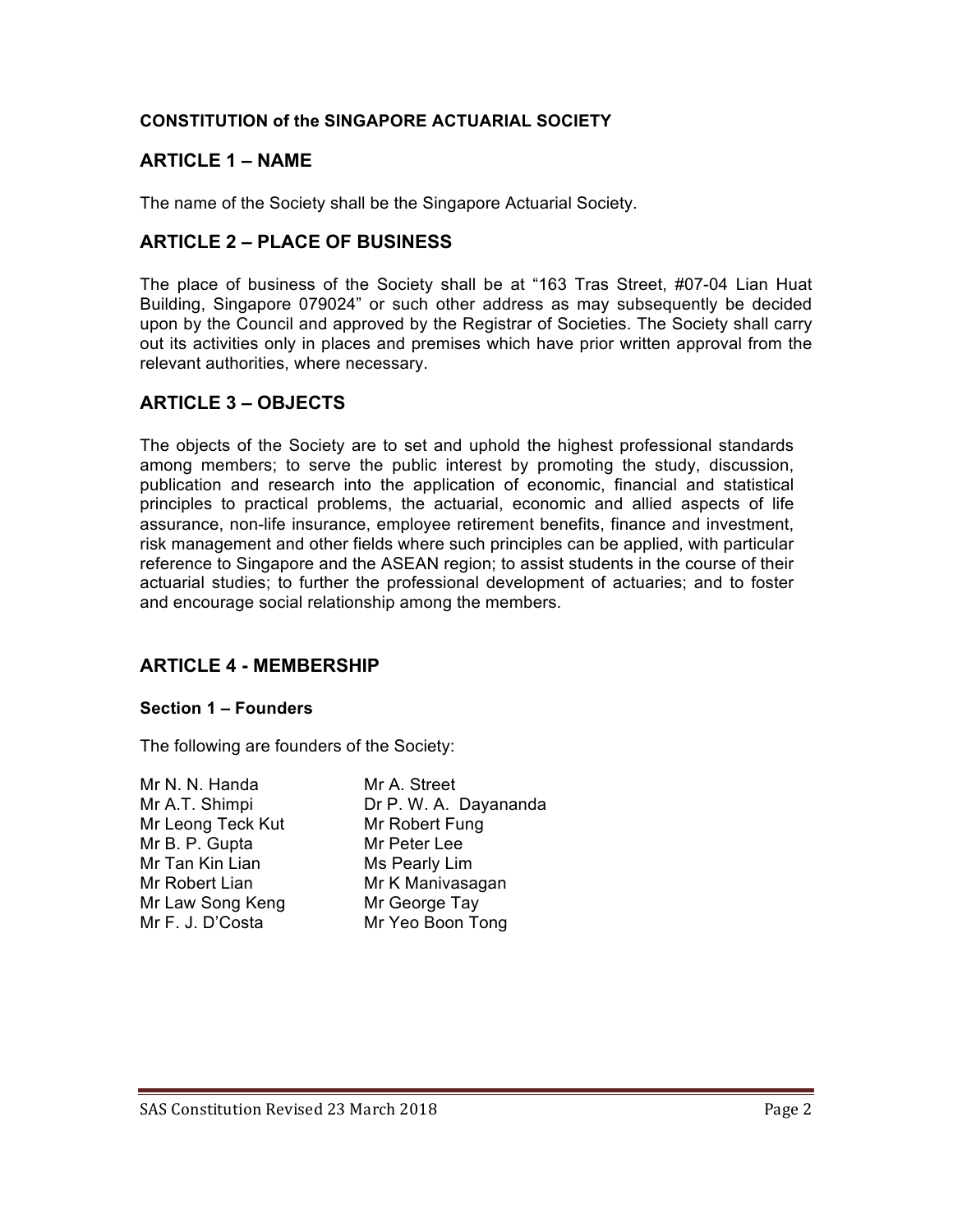## **Section 2 – Recognised Actuarial Associations**

The Society recognises the following actuarial associations principally for the purposes of admission into the Society, and these associations shall be called Recognised Actuarial Associations for the purposes of this Constitution:

- 1) Institute and Faculty of Actuaries, United Kingdom
- 2) Society of Actuaries, United States of America
- 3) Institute of Actuaries of Australia
- 4) Canadian Institute of Actuaries
- 5) Casualty Actuarial Society, United States of America

Any other actuarial association may be recognized for this purpose if proposed for recognition by the Council and approved at a general meeting held to decide on the proposal.

#### **Section 3 – Admission to the Society**

Persons may be admitted into the Society in one of the 5 classes:

(a) Fellows – comprising Fellows of Recognised Actuarial Associations who have attained Fellowship of such Recognised Actuarial Associations by passing or being exempted from examinations, and fulfilling any other requirements, set by that Recognised Actuarial Association and not solely by accreditation through mutual recognition arrangements with other actuarial associations, or a Fellow of any other actuarial association which is a Full Member of the International Actuarial Association, who has been assessed by the Council as possessing the appropriate professional actuarial qualifications, practical experience and other criteria as may be deemed necessary by the Council.

A Fellow shall be entitled to vote, make nominations and stand for Council.

(b) Associates – comprising Associates of the Society of Actuaries and members of other Recognised Actuarial Associations who have attained such equivalent level as determined by the Council, by passing or being exempted from examinations, and fulfilling any other requirements, set by that Recognised Actuarial Association and not solely by accreditation through mutual recognition arrangements with other actuarial associations or a Fellow of any other actuarial association which is a Full Member of the International Actuarial Association.

> An Associate shall be entitled to vote, to make nominations and stand for Council.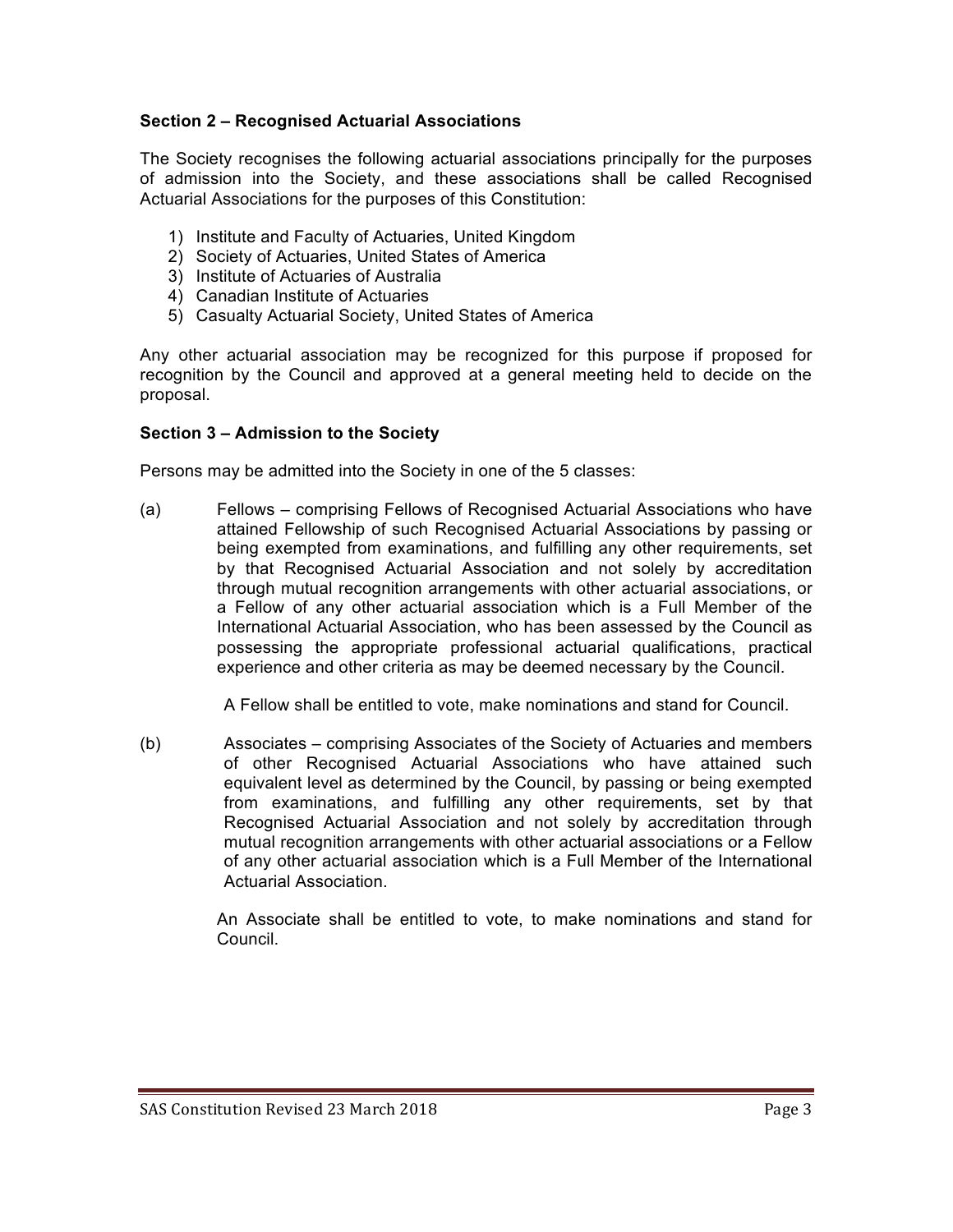(c) Ordinary – comprising all other members who have passed or been exempted from at least one examination of one of the Recognised Actuarial Associations (or such other professional or educational bodies as may be approved by the Council).

> An Ordinary Member shall not be entitled to vote, to make nominations or stand for election to the Council.

(d) Student Member – comprising undergraduate and graduate students of educational bodies, approved by the Council, undertaking courses in actuarial mathematics or actuarial science, or courses in disciplines which are included in the syllabi of examinations of any of the Recognised Actuarial Associations, or any other tertiary level course that Council deems fit.

> A Student Member shall not be entitled to vote, to make nominations or to stand for election to Council.

> A Student Member shall cease to be a member of the Society upon termination of his course of study, but shall be entitled to apply for membership under any of the other classes above.

(e) Affiliate Member – comprising individuals, approved by the Council, who do not have any actuarial qualification and are not studying towards an actuarial qualification but where mutual benefit to the individual and to the Society would be realised through membership.

> An Affiliate Member shall not be entitled to vote, to make nominations or to stand for election to Council.

### **Section 4 – Fellows**

- (a) A person who was member as at 5 July 1996 shall be a Fellow if he was on that date a Fellow of one of the Recognised Actuarial Associations.
- (b) Any person who makes an application for membership as a Fellow by completion of a prescribed application form may become a Fellow of the Society provided:
	- (i) He is sponsored and seconded by 2 members of the Society who are not Student Members.
	- (ii) He may be admitted to the Society as a specified in Section 3 Admission to the Society, Sub-section 3(a).
	- (iii) His application is approved by the Council.

(iv) He has paid the prescribed entrance fee and annual subscription.

(c) Sub-section (b) above applies to all applications for Fellow membership after 5 July 1996.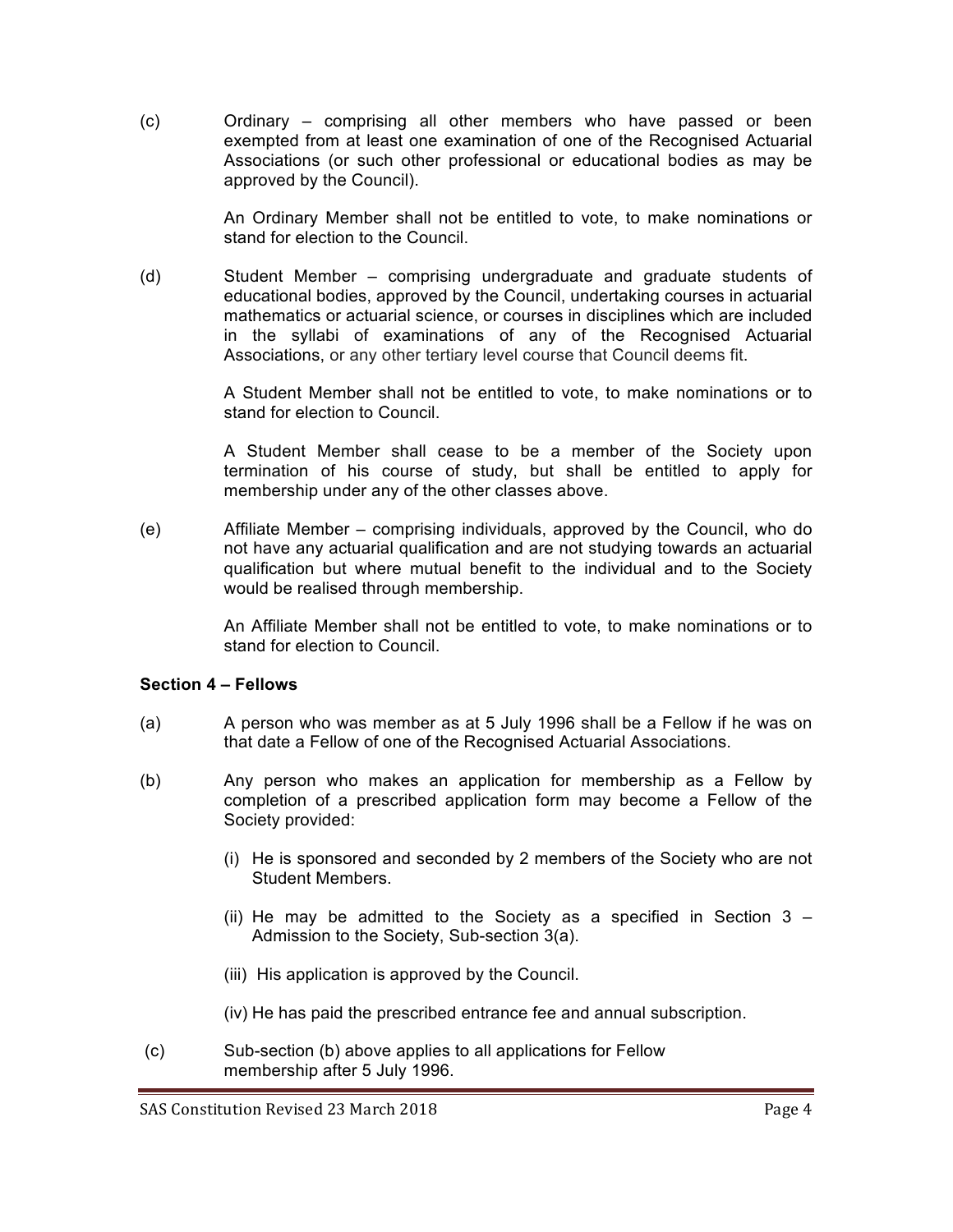### **Section 5 – Associates**

- (a) A person who was member as at 5 July 1996 shall be an Associate if he was on that date an Associate of the Society of Actuaries or a member of any one of the Recognised Actuarial Association who has attained such equivalent level as determined by the Council.
- (b) Any person who makes an application for membership as an Associate by completion of a prescribed application form may become an Associate of the Society provided:
	- (i) He is sponsored and seconded by 2 members of the Society who are not Student Members.
	- (ii) He may be admitted to the Society as an Associate as specified in Section 3- Admission to the Society, Sub-section 3(b).
	- (iii) His application is approved by the Council.
	- (iv) He has paid the prescribed entrance fee and annual subscription.
- (c) Sub-section (b) above applies to all applications for Associate membership after 5 July 1996.

#### **Section 6 - Ordinary Members**

- (a) A person who was a member as at 5 July 1996 and did not qualify for membership as a Fellow or Associate as at that date, but who could have been admitted as an Ordinary Member as specified in Sections 3 – Admission to the Society, Sub-section 3(c), shall be an Ordinary Member.
- (b) Any person who makes an application for membership as an Ordinary Member by completion of a prescribed application form may become an Ordinary Member of Society provided:
	- (i) He is sponsored and seconded by 2 members of the Society who are not Student Members.
	- (ii) He may be admitted to the Society as an Ordinary Member as specified in Section 3 – Admission to the Society, Sub-section 3(c).
	- (iii) His application is approved by the Council.
	- (iv) He has paid the prescribed entrance fee and annual subscription.
- (c) Sub-section (b) applies to all applications of Ordinary Membership after 5 July 1996.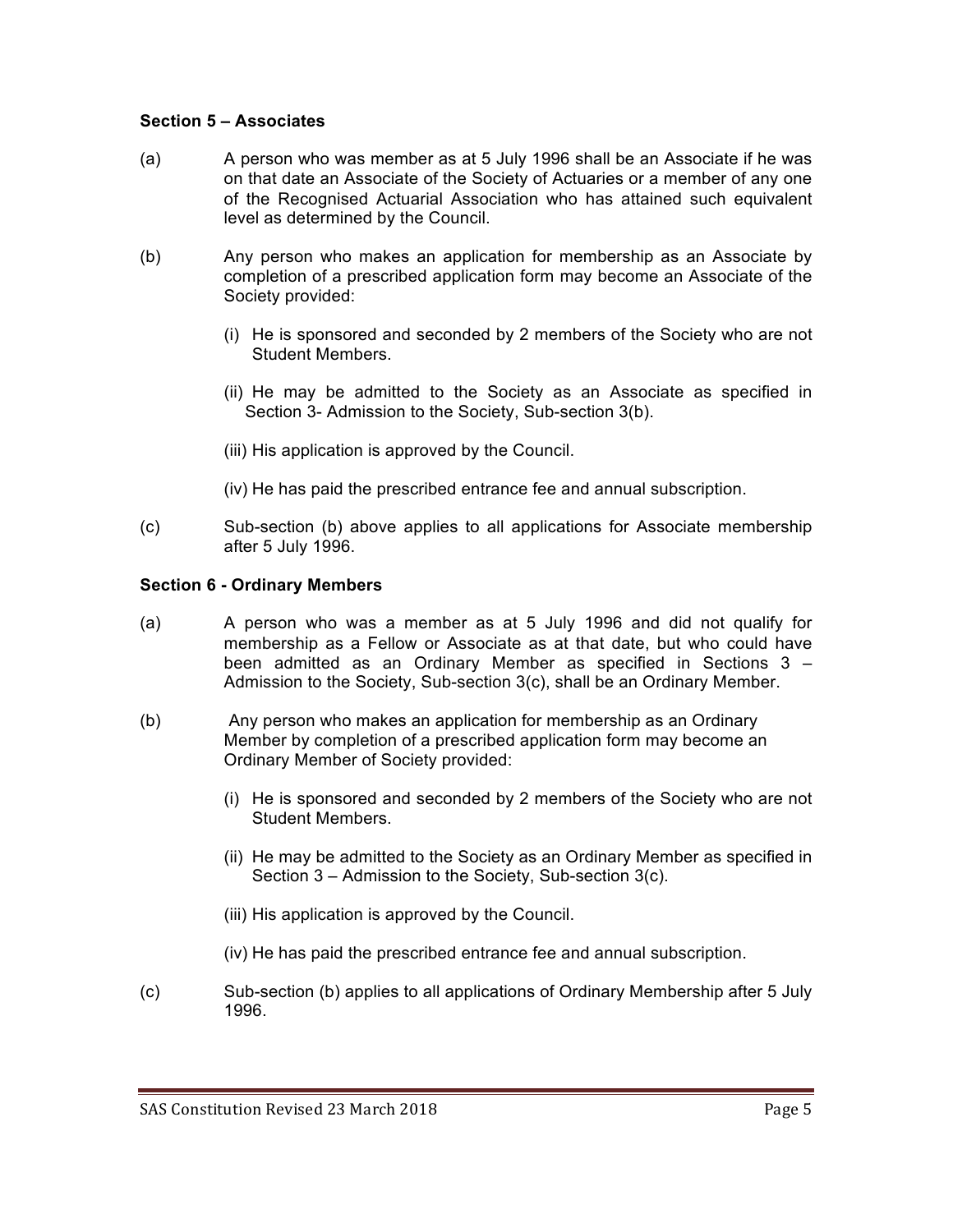### **Section 7 – Student Member**

- (a) Any person who makes an application for membership as a Student Member by completion of a prescribed application form may become a Student Member of the Society provided:
	- (i) He is sponsored and seconded by 2 members of the Society who are not Student Members.
	- (ii) He may be admitted to Society as a Student Member as specified in Section 3 – Admission to the Society, Sub-section 3(d).
	- (iii) His application is approved by the Council.
	- (iv) He has paid the prescribed entrance fee (no annual subscription will be required).
- (b) A Student Member shall cease to be a member of the Society upon termination of his course of study. He shall be entitled to apply for membership as a Fellow. Associate or Ordinary member as provided.

#### **Section 8 – Affiliate Member**

- (c) Any person who makes an application for membership as an Affiliate Member by completion of a prescribed application form may become an Affiliate Member of the Society provided:
	- (i) He is sponsored and seconded by 2 members of the Society who are either Fellow or Associate Members.
	- (ii) He may be admitted to Society as an Affiliate Member as specified in Section 3 – Admission to the Society, Sub-section 3(e).
	- (iii) His application is approved by the Council.
	- (iv) He has paid the prescribed entrance fee and annual subscription.

#### **Section 9 – Transfers**

- (a) An Ordinary Member who subsequently qualifies to become an Associate or Fellow, or an Associate who subsequently qualifies to become a Fellow, may be transferred to that class provided.
	- (i) The prescribed transfer form is completed and submitted to Council together with any additional fees as may be required.
	- (ii) The transfer is approved by the Council.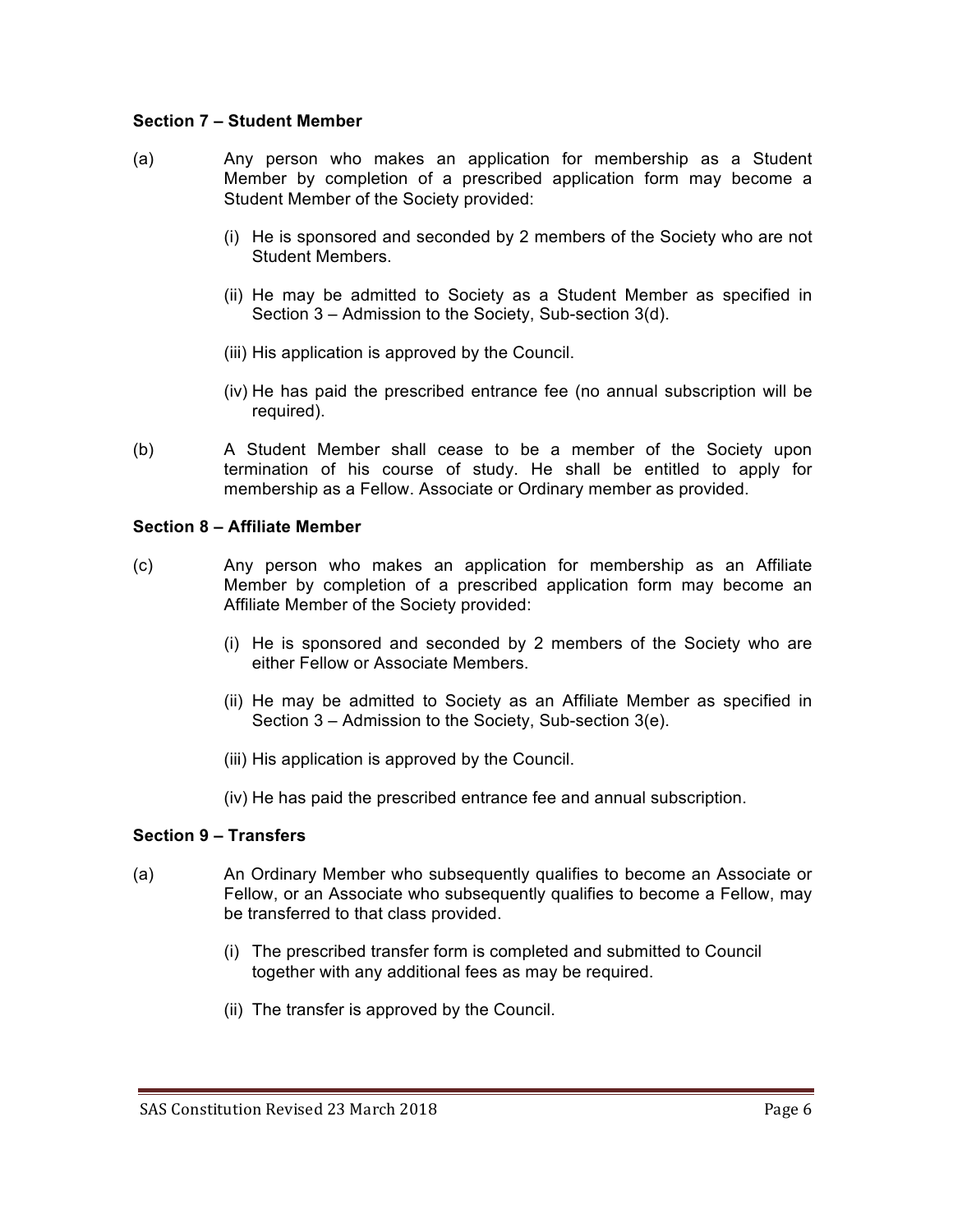# **ARTICLE 5 – DUES**

### **Section 1 – Entrance Fee**

Each member shall, upon admission to the Society, pay such entrance fee as prescribed by the Council from time to time.

#### **Section 2 – Annual Subscription**

Each member shall pay such annual subscription as prescribed by the Council from time to time. Such subscriptions for the year shall be due on the first day of January in each year.

It shall be the duty of the Honorary Secretary to notify by mail any member whose subscription becomes 2 months or more in arrears.

If the subscription remains unpaid 31 days after such notice has been given, the member shall no longer be a member of the Society.

The said person may be subsequently reinstated as a member of the Society subject to approval of his application by the Council and as from the date thereof and subject further to the prior payment of such arrears of subscriptions as the Council may require.

## **ARTICLE 6 – THE COUNCIL**

### **Section 1 – The Council**

The society shall be governed by a Council to be composed of a minimum of 7 and a maximum of 14 elected or co-opted members and 1 Ex-officio Member.

All members of the Council shall be Fellows or Associates.

The Council of the Society shall consist of the following:

The President The Vice-President The Honorary Secretary The Honorary Treasurer Up to 10 other elected (or co-opted) Council Members An Ex-officio Member

The President and Vice President must all be Fellows.

The duties of the members of the Council shall be such as usually appertain to their respective offices.

SAS Constitution Revised 23 March 2018 **Page 7** Page 7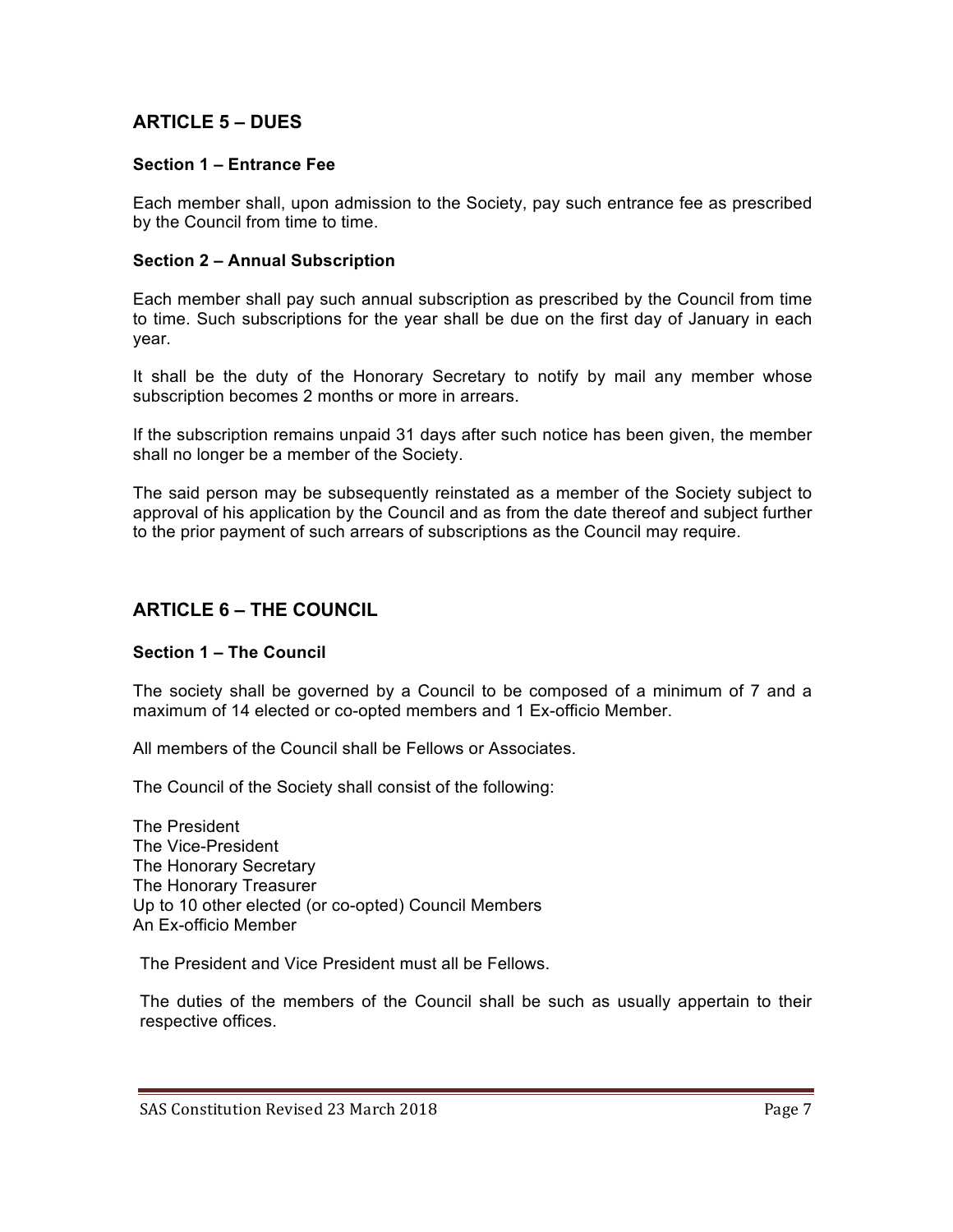The Council shall include an Ex-officio Member who shall be the first preceding ex-President or, if he is unable to become an Ex-officio Member, the first preceding ex Vice-President or, if he is also unable, any of the immediately preceding Council members.

### **Section 2 – Powers of The Council**

The Council shall have the following powers:

- (a) To invest and otherwise deal with the funds of the Society and to incur such expenses as they deem necessary.
- (b) To decide on such matters as are referred to them by members and which fall within the objects and powers of the Society.
- (c) To appoint committees to plan and make arrangements for the activities of the Society, including the preparation of assistance programmes for actuarial students.
- (d) To receive, investigate and approve or reject applications for admission to or reinstatement of membership of the Society.
- (e) To receive, investigate and approve or reject transfers to different classes of membership of the Society.
- (f) To assess the eligibility for Fellow membership of any person applying for such membership who is a fellow of an actuarial association which is a Full Member of the International Actuarial Association (but which is not a recognised actuarial association) as provided for in Article 4 Sections 3(a) and 4(b)(ii).
- (g) To determine the equivalent level for the purpose of assessing the eligibility for membership as an Associate as provided for in Article 4 Section3(b) and 5(b)(ii).
- (h) To approve professional or educational bodies for eligibility of admission as an Ordinary Member of the Society provided for in Article 4 Sections 3(c) and 6(b)(ii).
- (i) To prescribe entrance fees and annual subscriptions for the different classes of membership of the Society and decide on the amount of arrears of subscription to be paid for reinstatement of membership.
- (j) To consult with any other body dealing with matters of common interest.
- (k) To co-opt Fellows or Associates to fill vacancies in the Council. A co-opted Fellow or Associate may hold office until the following Annual General Meeting. Any changes in the Council shall be notified to the Registrar of Societies within two weeks of the change.
- (l) To develop professional Codes of Conduct for members, subject to approval of voting members.
- (m)To take disciplinary action to uphold professional standards.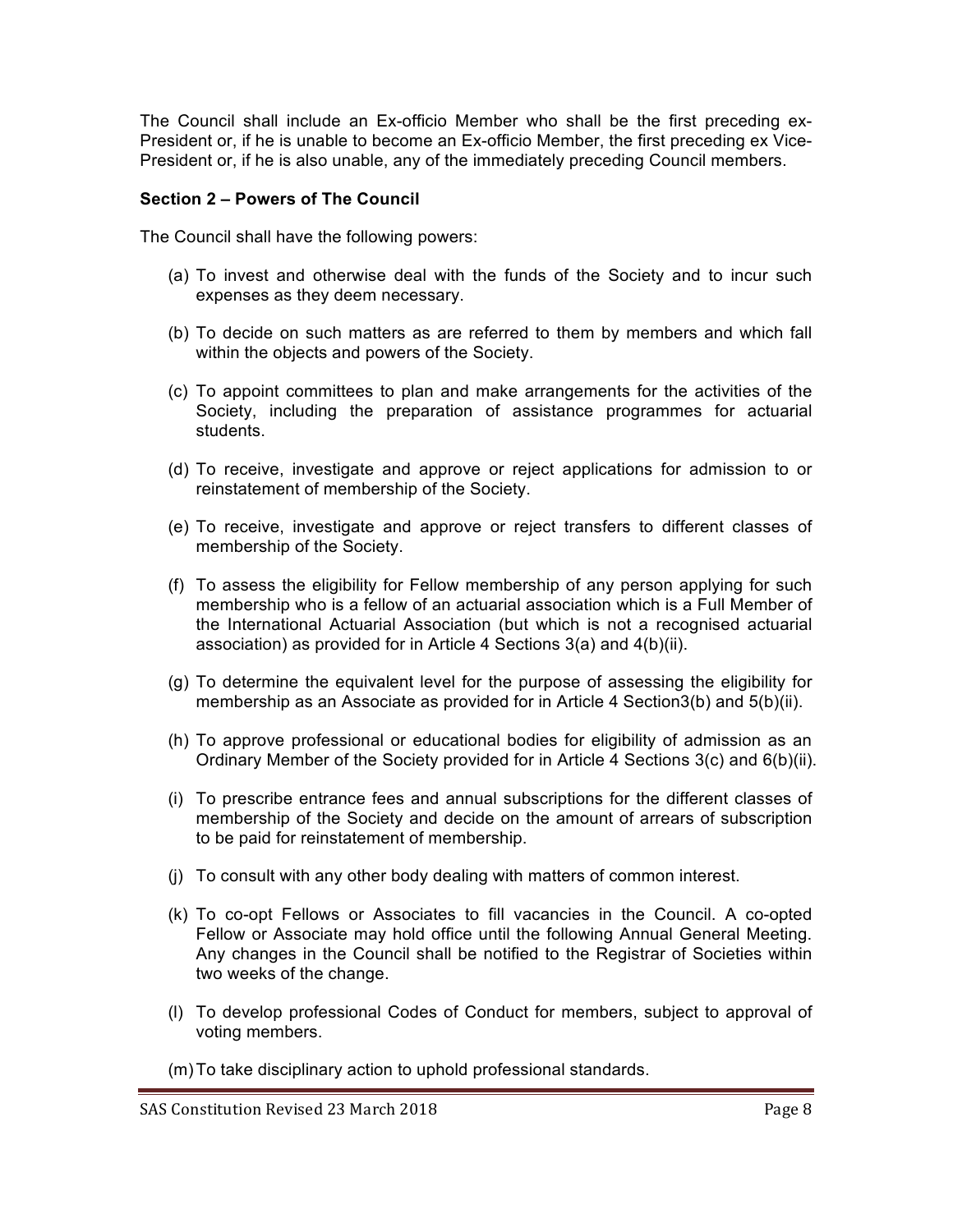(n) To formulate Professional Standards and/or Guidance Notes, review the same from time to time and propose amendments thereto. The Council will, after agreeing to the draft (be it of Professional Standards or Guidance Notes or amendments), issue an exposure draft to all Members of the Society for comment.

The exposure draft shall not be adopted for implementation until it has been approved by at least 2/3rds of all Fellows present at a general meeting specifically called for this purpose. This meeting shall also decide on the date the Professional Standards or Guidance Notes or amendments thereto, as the case may be, will take effect. Once approved, Professional Standard or Guidance Notes will be promulgated and dispatched to members.

## **Section 3 – Election of The Council**

Each member of the Council shall be a Fellow or an Associate of the Society and, with the exception of the Ex-officio, shall be elected at the Annual General Meeting of the Society.

Retiring Council members shall be eligible for re-election.

Candidates for the election as Council members must be proposed and seconded by 2 voting members of the Society and must be present at the Annual General Meeting or have indicated in writing to the Society their willingness to serve if elected. Council members shall be elected at an Annual General Meeting by a show of hands or by ballot. Votes may be given personally or by proxy.

All elected Council members shall hold office until the next Annual General Meeting.

# **ARTICLE 7 – MEETINGS**

The Annual General Meeting shall be held by the end of March of each year and shall be devoted to receiving the President's address and the Honorary Secretary's report, to passing the audited statement of accounts and to electing the Council members and Honorary Auditors for the following year.

An Extraordinary General Meeting may be held upon call by the President, whenever the Council thinks fit, or upon request made in writing and signed by not less than 10 voting members of the Society. 14 days' notice shall be given of the Annual General Meeting and of any Extraordinary General Meeting by circular to members.

Other ordinary meetings may be arranged from time to time as the Council thinks fit. These meetings shall be devoted to the presentation of actuarial papers, to informal discussions of actuarial mutual interest and to such other business as may be presented before the Society.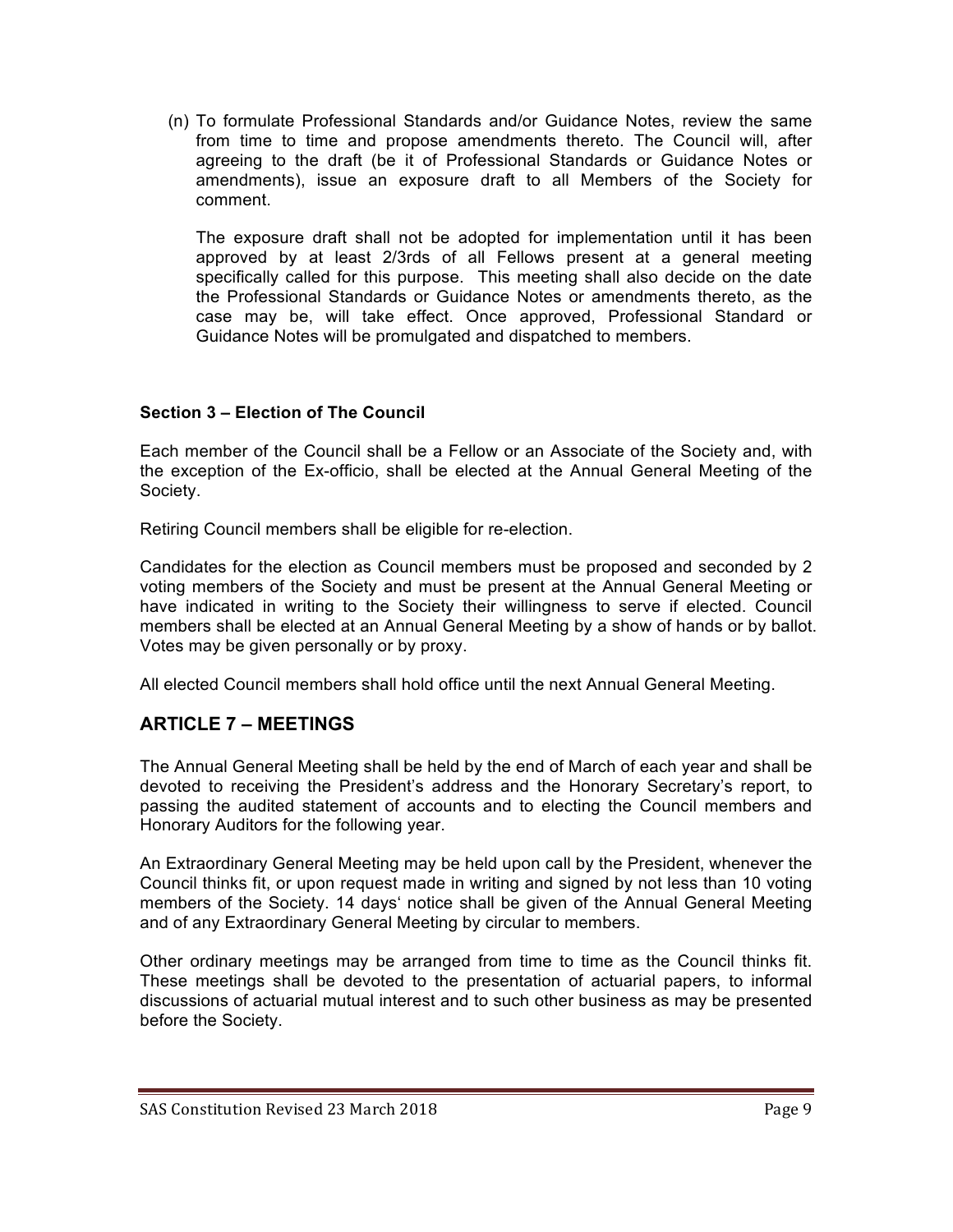# **ARTICLE 8 – PROCEEDING AT MEETINGS**

At least  $\frac{1}{4}$  of the total voting membership or 30 voting members of the Society, whichever is the lesser, shall constitute a quorum for the Annual General Meeting or any Extraordinary General Meeting. At least  $\frac{1}{2}$  the members of the Council shall constitute a quorum for any Council meeting.

The President or, in his absence the Vice-President, shall preside as Chairman at the Annual General Meeting, any Extraordinary General Meeting or Council meeting.

In the absence of the President and Vice-President, the President shall appoint another member of the Council to chair the Annual General Meeting, any Extraordinary General Meeting or Council meeting provided that resolutions to amend or alter the Constitution will not be voted on at the meeting.

Except as otherwise, stated, the passing of resolutions at any meeting shall be decided by a simple majority of votes of all members present in person or by proxy and entitled to vote thereat. If a proxy is appointed, the instrument appointing the proxy must be deposited with the Honorary Secretary before the scheduled commencement of the meeting as notified to all voting members.

Only a Fellow or an Associate or an Ordinary Member may be appointed as a proxy. In case of any equality of votes on each side, the Chairman shall have a second or casting vote.

If within 30 minutes from the time appointed for the Annual General Meeting or any Extraordinary General Meeting a quorum is not present, the meeting shall proceed as if the quorum is satisfied except that the voting members present, including members voting by proxy, shall not have any power to add to, amend or alter the Constitution in any way whatsoever.

If within 15 minutes from the time appointed for a Council meeting a quorum is not present, then the meeting shall proceed as if the quorum is satisfied provided there are at least five members of the Council in attendance.

# **ARTICLE 9 – FUNDS**

The funds of the Society shall be used to meet the expenditure of the Society only. They shall not be used for any other purposes.

In the event that the Society should be involved in any debts or liabilities, it shall be the responsibility of the Council if such debts or liabilities were incurred due to their negligence, or failing that the funds of the Society will be used to pay such debts or liabilities up to the amount of the Society's assets.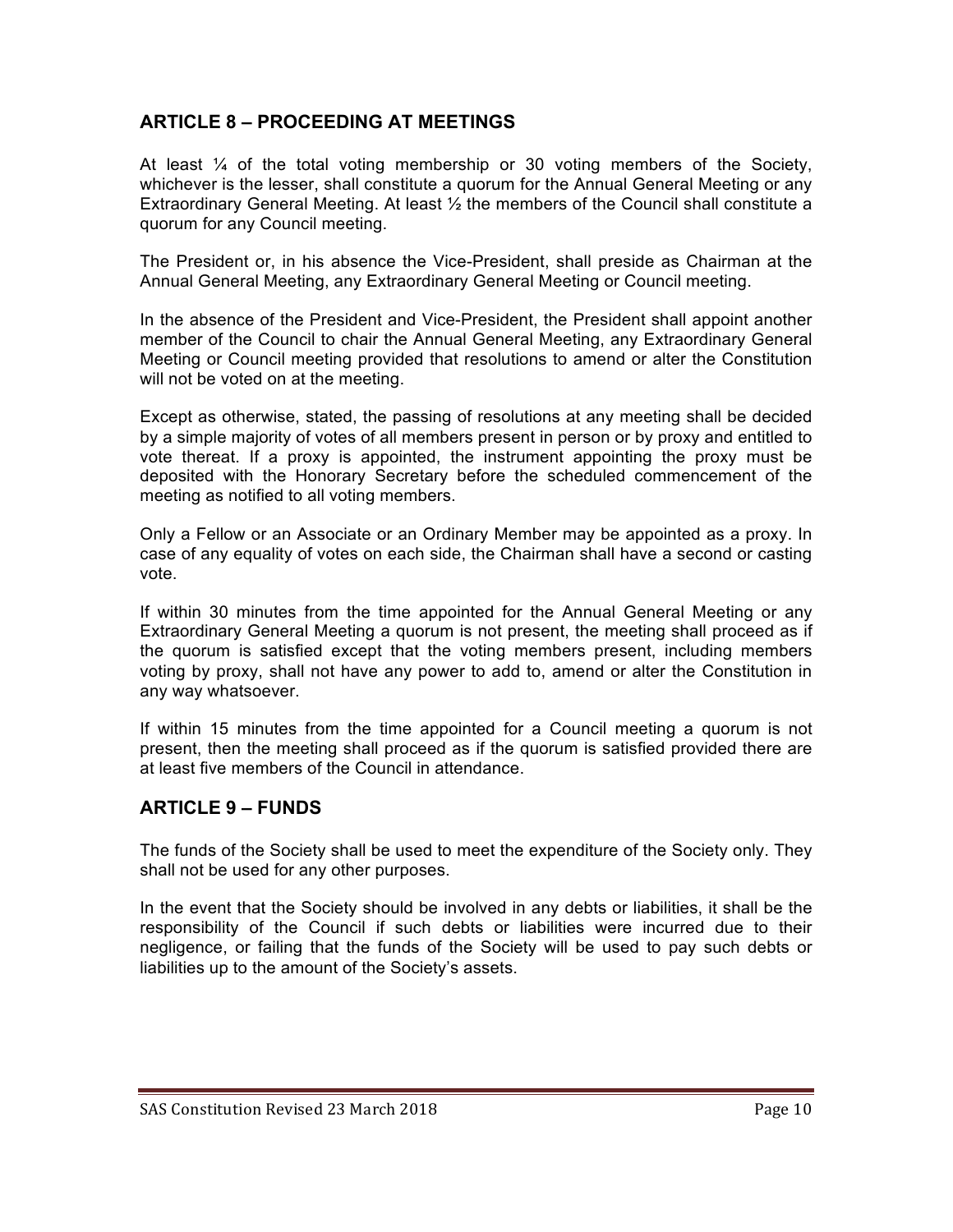# **ARTICLE 10 – AUDIT**

Two persons, who are not members of the Council of the Society, will be elected as Honorary Auditors at each Annual General Meeting and may not be re-elected in the following year. The accounts of the Society shall be audited by a qualified company auditor, if the gross income or expenditure of the Society exceeds \$500,000 in that financial year, in accordance with section 4 of the Societies Regulations.

The Honorary Auditors will be required to audit the annual accounts and present a report on them to the Annual General Meeting. However, if a qualified company auditor (the external auditor) had been appointed in accordance with section 4 of the Societies Regulations, then the Honorary Auditors will be able to rely on the external auditor's professional opinion, unless they have knowledge to the contrary.

The Honorary Auditors will review the audited financial statements and the external auditor's report and discuss with the external auditor any findings, and report to the Annual General Meeting any concerns the Honorary Auditors may have in relation to the financial statements or in relation to the financial management of the Society. The Honorary Auditors will be authorised to inspect the books and records of the Society for this purpose.

# **ARTICLE 11 – PROHIBITIONS**

#### **Section 1 – Misuse of Funds**

The funds of the Society shall not be used to pay fines of members who have been convicted in Court.

### **Section 2 – Trade Union Activity**

The society shall not engage in any trade union activity as defined in any written law relating to trade unions for the time being in force in Singapore.

#### **Section 3 – Restriction Practices**

The Society shall not attempt to restrict or interfere with trade or make directly or indirectly any recommendation to, any arrangement with its members which has the purpose or is likely to have the effect of fixing or controlling the price or any discount, allowance or rebate relating to any goods or services which adversely affect consumer interests.

#### **Section 4** – **Lotteries**

The Society shall not hold any lottery, whether confined to its members or not, in the name of the Society or its officers, Council or members unless with the prior approval of the relevant authorities.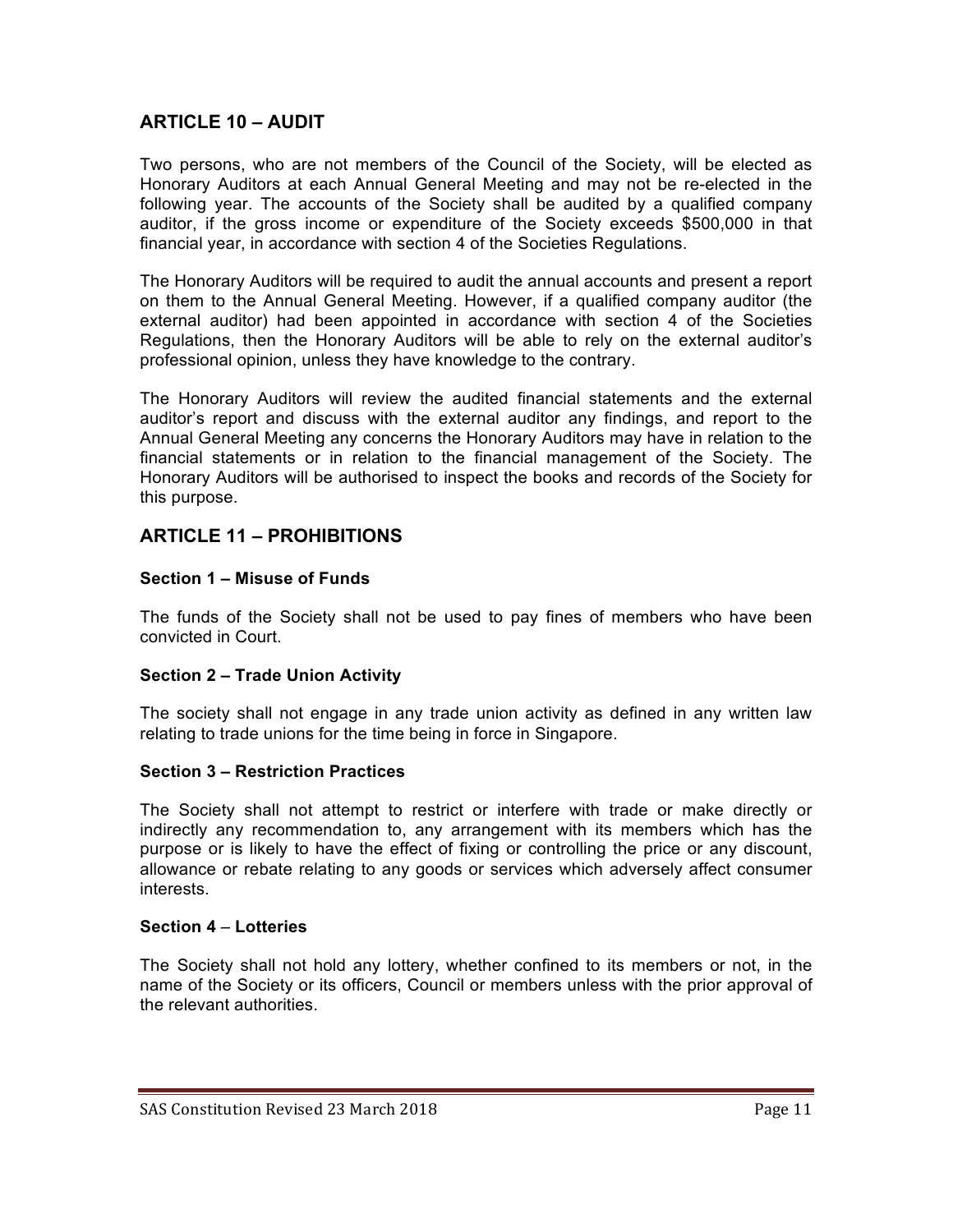# **Section 5 – Political Activities**

The Society shall not indulge in any political activity or allow its funds and/or premises to be used for political purposes.

### **Section 6 – Gambling**

Gambling of any kind, whether for stakes or not, is forbidden on the Society's premises. The introduction of materials for gambling or drug taking and of bad characters into the premises is prohibited.

### **Section 7 – Fund Raising**

The Society shall not raise funds from the public for whatever purposes without the prior approval in writing of the Head, Licensing Division, Singapore Police Force and other relevant authorities.

## **ARTICLE 12 - AMENDMENTS**

The Constitution may be amended by an affirmative vote of  $\frac{3}{4}$  of the voting members present at the Annual General Meeting or Extraordinary General Meeting held at least 14 days after each member shall have been notified of the proposed amendments. The amendments shall only come into effect with the approval of the Registrar of Societies.

# **ARTICLE 13 – INTERPRETATION**

In the interpretation of the Constitution the following expressions shall have the following meanings unless such meanings are excluded by the subject or context.

The masculine gender shall include the feminine gender.

In the event of any question or matter pertaining to day-to-day administration which is not expressly provided for in the Constitution, the Council shall have power to use their own discretion. The decision of the Council shall be final unless it is reversed at a general meeting of members.

# **ARTICLE 14 – DISPUTES**

In the event of any disputes arising amongst members, they shall attempt to resolve the matter at an Extraordinary General Meeting in accordance with the rules in the Constitution. Should the members fail to resolve the matter, they may bring the matter to a court of law for settlement.

# **ARTICLE 15 – DISSOLUTION**

(a) The Society shall not be dissolved except with the consent of not less than 3/5 of the total voting membership of the Society for the time being resident in Singapore expressed, either in person or by proxy, at a general meeting convened for the purpose.